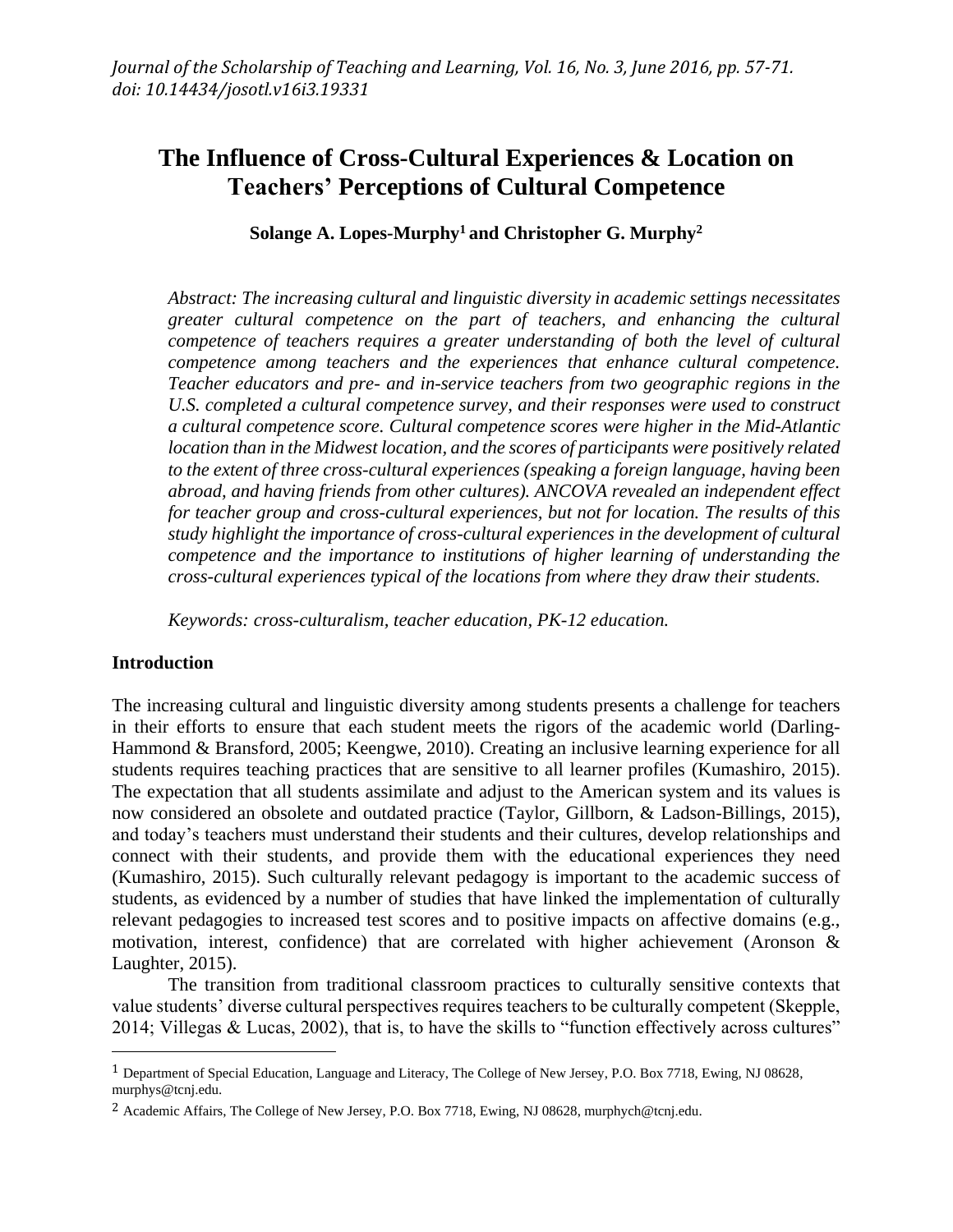(Van Dyne, Ang, & Livermore, 2009, p. 2). Culturally competent individuals exhibit "…openness towards other cultures, respect for different values and curiosity, knowledge of the self and the other, and awareness of cultural difference…" (Krajewski, 2011, p. 138). They have the desire and motivation to pursue opportunities for cross-cultural interactions and relationships (Ang, Van Dyne, Koh, Ng, Templer, Tay, & Chandrasekar, 2007). They examine closely the norms, practices, and values that characterize other cultures and how those cultures compare to one another (Crowne, 2008; Van Dyne et al., 2009; Lopes-Murphyf, 2014; McCrea & Yin, 2012). They select behaviors and approaches that are likely to generate healthy cross-cultural exchanges, plan strategies ahead of the actual cross-cultural encounter, and continuously monitor the selected behaviors during these interactions (Van Dyne et al., 2009; Molina, 2013). Finally, they are able to adjust their verbal and non-verbal behaviors appropriately in diverse cultural contexts (Crowne, 2006; Gullekson & Tucker, 2013; Molina, 2013).

Although cultural competence and culturally responsive teaching practices have been the focus of numerous studies in the past few decades (e.g., Au & Kawakami, 1994; Brown, 2007; Gay, 2002; Villegas & Lucas, 2002; Wlodkowski & Ginsberg, 1995), most teachers still lack the readiness and training necessary to create culturally inclusive classrooms (Keengwe, 2010; Molina, 2013; Skepple, 2014). Teachers still feel unprepared and uncomfortable to work with students culturally different from themselves (Aceves & Orosco, 2014; Molina, 2013), still see their content areas and cultural diversity as incompatible areas (Skepple, 2014), and do not know much about the contributions of diverse groups to their content areas (Gay, 2002; Molina, 2013). In a time when the American culture and schools are experiencing growing diversity, teachers must have a deep enough understanding of cultural differences to be able to interact successfully with those who do not share their same cultural values and perspectives. According to Molina (2013), "there is no more room for individuals to be 'culturally encapsulated'" (p. 222), especially when cultural competence is one of the key factors in helping close the achievement gap still prevalent among diverse student groups (Cazden, 2001).

To better understand the level of cultural competence among teachers, we conducted a survey to determine: 1) how teacher educators, pre-service teachers (student teachers) and inservice teachers in two locations rate their own cultural competence, 2) how cross-cultural experiences vary among teacher groups and locations, 3) whether cross-cultural experiences correlate with perceptions of cultural competence, and 4) the independent effects of teacher group, location, and cultural experience on cultural competence.

An understanding of the level of cultural competence and cross-cultural experiences among these three teacher groups is important to the preparation of culturally competent teachers, as well as college students from other disciplines. For example, if the level of cultural competence in preservice teachers is low, then teacher-education programs will need to ensure that future teachers receive training in these skills. If the same is true of in-service teachers, then both teachereducation programs and school districts may need to enhance training in cultural competence. If the cultural competence of teacher-educators is low, then cultural competence training for these individual may be needed so that they can appropriately model cultural competence and inclusivity for their students. An understanding of the relationship between cross-cultural experiences and cultural competence can provide insight into the types of experiences that might enhance cultural competence in teachers.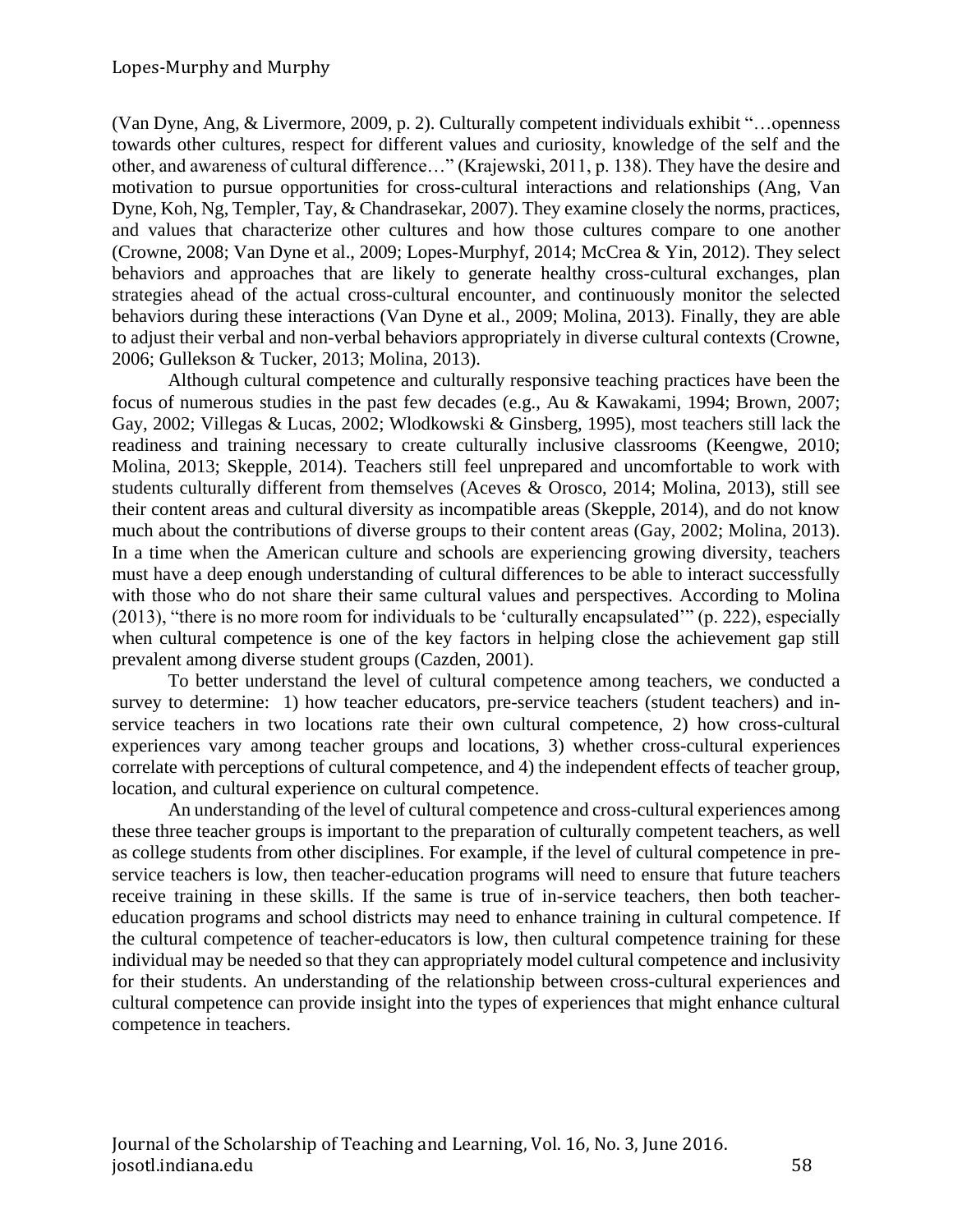#### **Methods**

#### *Participants*

The participants in the study represented three groups: teacher educators, pre-service teachers in their final field experience (student teaching), and PK-12 in-service teachers. A sample of each of the three groups was obtained from two locations, one each in the Midwest and Mid-Atlantic regions of the United States. In both locations, teacher educators and pre-service teachers were from midsized, comprehensive state institutions of higher education. In the Midwest location, inservice teachers were from a public school division serving the midsized community in which the state institution was located; Mid-Atlantic in-service teachers came from several public school divisions in communities from the same region as, but not directly adjacent to, the state institution.

A total of 195 individuals participated in the study. In the Midwest group, 29 (61%) of the 47 tenure and tenure-track teacher educators responded to the survey; 20 (21.5%) of the 93 preservice teachers responded; and 100% of the 27 PK-12 in-service teachers responded. In the Mid-Atlantic Group, 31 (43.7%) of the 71 tenure and tenure-track teacher educators responded to the survey; 51 (32.7%) of the 156 pre-service responded to the survey, and all (100%) of the 17 PK-12 in-service teachers participated in the survey. Sample sizes for individual statistical analysis were always less than 195 due to the lack of responses to some questions by some individuals.

#### *Instrument*

Participants were asked to complete a survey (Appendix A and B) that aimed to evaluate their cultural competence (Author, 2013). They responded to the 21 statements on a 5-point Likert scale ("fully agree" to "fully disagree"). Responses were coded such that the most extreme value ("fully agree" or "fully disagree") that represented the most culturally competent response was set at 5. The survey included statements similar to existing validated surveys assessing cultural competence (Hammer, 2012; Van Dyne, Ang, Ng, Rockstuhl, Tan, & Koh, 2012), but it added statements that describe situations and experiences that college students and school teachers might encounter in their academic contexts.

Previous administrations of the survey indicated reasonable reliability (0.77-0.80) for the questions on cultural competency (Lopes-Murphy, 2013). In the current study, the reliability of the overall instrument was reasonable (Cronbach's alpha =  $0.78$ ) and was increased to 0.79 by omitting two questions (Appendix A). We summed the retained 19 questions to calculate a score of cultural competence. To allow comparisons with previous work and to make cultural competence scores more easily interpretable, we converted the scores to a percentage of the maximum possible score (95).

The survey also asked questions about three types of cross-cultural experiences: secondlanguage proficiency, travel or study abroad, and friendship with persons from other cultures (Appendices A and B). We chose the first two experiences because the literature indicates that these experiences are positively related to cultural competence (e.g., Crawford-Mathis, 2010; Crowne, 2008; Erwin & Coleman 1998; Gullekson & Tucker, 2013; MacNab, 2012; Pedersen, 2010; Salisbury, An, & Pascarella 2013; Stebleton, Soria, & Cherney, 2013); we chose the third experience because of the importance of cross-cultural interactions in the development of cultural competence (Van Dyne et al., 2012). The questions on foreign-language proficiency and study or travel abroad were asked in slightly different ways in two versions of the survey; hence, we used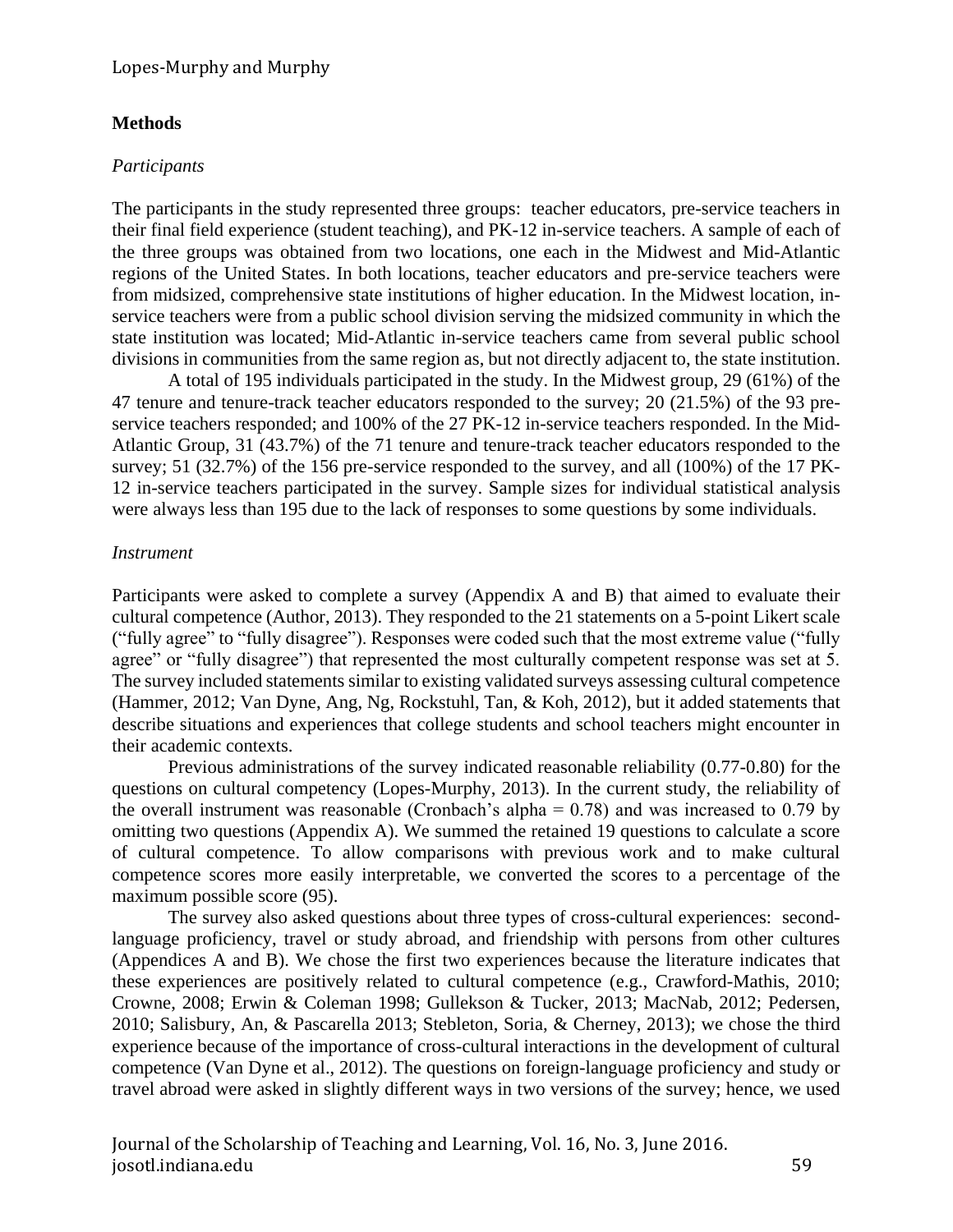a scoring system that numerically aligned the responses for these two experiences between the two versions (Appendix C). We computed a cross-cultural experience score by summing the scores for the three types of experience and converting the score to a percentage of the maximum possible score (13).

# **Survey Deployment**

All teacher educators and pre-service teachers from each institution were invited to respond to a Qualtrics survey via an email. In-service teachers received the invitation through professional development meetings in their schools, and those willing to participate in the study completed the survey either on paper ( $N = 30$ ) or via Qualtrics ( $N = 14$ ).

# **Statistical Analyses**

All statistical procedures were carried out using IBM SPSS Statistics 21. We calculated a Spearman rank correlation to determine whether cross-cultural experiences and cultural competence scores were correlated because neither variable was normally distributed (Shapiro-Wilks tests, cross-cultural experience score:  $W(161) = .997$ ,  $p = .015$ ; cultural competence score:  $W(161) = .945$ ,  $p < .001$ ). To determine whether cultural experience scores differed among teacher groups and locations, we made separate comparisons between locations for each teacher group, rather than conducting a two-way ANOVA because variances were not homogeneous (Levene's test,  $F(5, 155) = 5.030$ ,  $p < .001$ ) and transformations failed to remove heteroscedasticity. Because visual inspections of means indicated an interaction between teacher group and location, we could not conduct a non-parametric equivalent to two-way ANOVA, as rank procedures do not correctly test for interactions (Fawcett & Salter, 1984). To maintain the family-wide Type I error rate at .05 we used the sequential Bonferroni procedure (Rice, 1989). Because all p-values remained statistically significant after application of sequential Bonferroni procedure, we present only the uncorrected p-value.

To determine the independent effects of teacher group, location, and cultural experience on cultural competence scores, we conducted a two-way ANCOVA, with teacher group as a fixed factor, location as a random factor, and the cross-cultural experience score as a covariate. The assumptions of normality of residuals (Shapiro-Wilks test,  $W(161) = .991$ ,  $p = .40$ ), and equality of variance between compared groups (Levene's test,  $F(5, 155) = 0.286$ ,  $p = .92$ ) were both met. Adding two- and three-interaction terms between the fixed factor, random factor, and covariate did not improve the fit of the model (F  $(2, 155) = 1.66$ , df = 7, 156, p = .12), so we fit a reduced model without interaction terms.

# **Results**

Cultural competence scores for participants (research objective 1), expressed as a percentage of the highest possible score, were relatively high (mean =  $78.5\%$ , CI =  $77.2$ - $79.8\%$ , range =  $53.7$ -94.7%). Mid-Atlantic in-service teachers exhibited the highest average score of all location-teacher type combinations (82.5%,  $CI = 78.5{\text -}86.5\%$ ), and Midwest pre-service teachers exhibited the lowest average (73.0%,  $CI = 69.3-76.7%$ ) (Figure 1). Cultural competence scores were higher in the Mid-Atlantic location than the Midwest (Mann-Whitney test,  $U(1) = 3,987$ ,  $p = .004$ , teacher groups combined), whereas there was no significant differences among teacher groups (Kruskal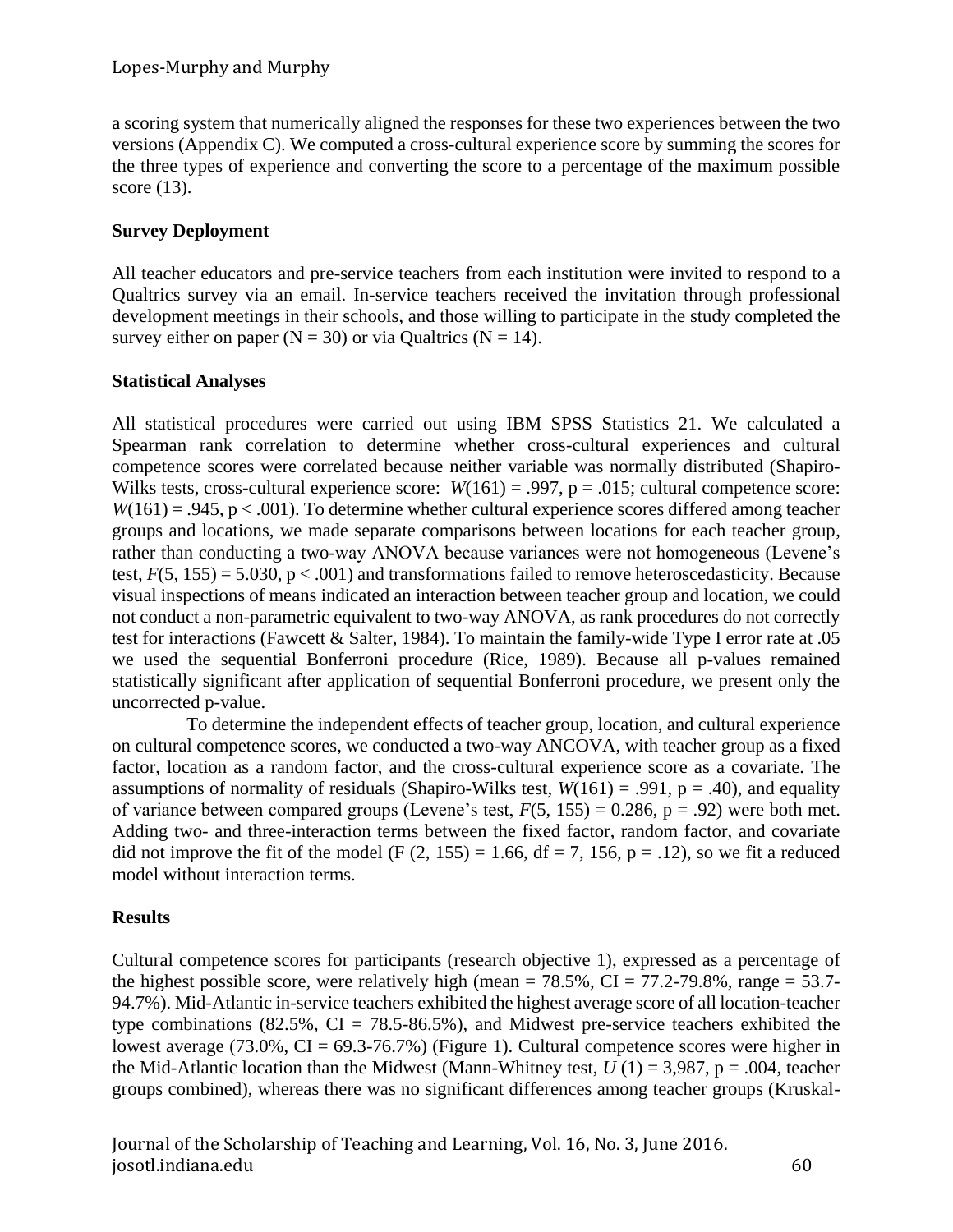Wallis test,  $H(2) = 3.09$ ,  $p = .213$ , locations combined).

Cross-cultural experience scores varied across locations and teacher groups (research objective 2), from an average score of 50.8% for Midwest in-service teachers to 84.4% for Mid-Atlantic teacher-educators (Figure 2). Average scores were greater for the Mid-Atlantic location than the Midwest location across all groups (pre-service: Mann-Whitney test,  $U(1) = 613.5$ , p = .009; in-service: Mann-Whitney test,  $U(1) = 15.0$ ,  $p < .001$ ; teacher-educators: Mann-Whitney test,  $U(1) = 23.9$ ,  $p < .001$ ). There was no significant difference among teacher groups for the Midwest location (Kruskal-Wallis test,  $H(2) = 3.96$ ,  $p = .14$ ); for the Mid-Atlantic location, the differences among teacher approached statistical significance (Kruskal-Wallis test, *H*(2) = 5.76,  $p = .056$ ).



**Figure 1.** Mean cultural competence scores, as a percentage of the maximum possible score, for three types of teachers in two locations. Error bars represent 95% confidence intervals.

Measures of cross-cultural experiences were positively related to cultural competence scores (research objective 3). All three individual measures were positively correlated with cultural competence scores (language proficiency:  $r_s(170) = .20$ ,  $p = .009$ ; study or travel abroad:  $r_s(172)$  $= .25$ ,  $p = .009$ ; friends from other cultures:  $r_s(172) = .43$ ,  $p \le 0.0001$ ), as was the summed score of cross-cultural experiences score  $(r_s(161) = .39, p \le 00001)$  (Figure 3). Sample sizes differ among comparisons because not all participants answered all three questions about cross-cultural experiences.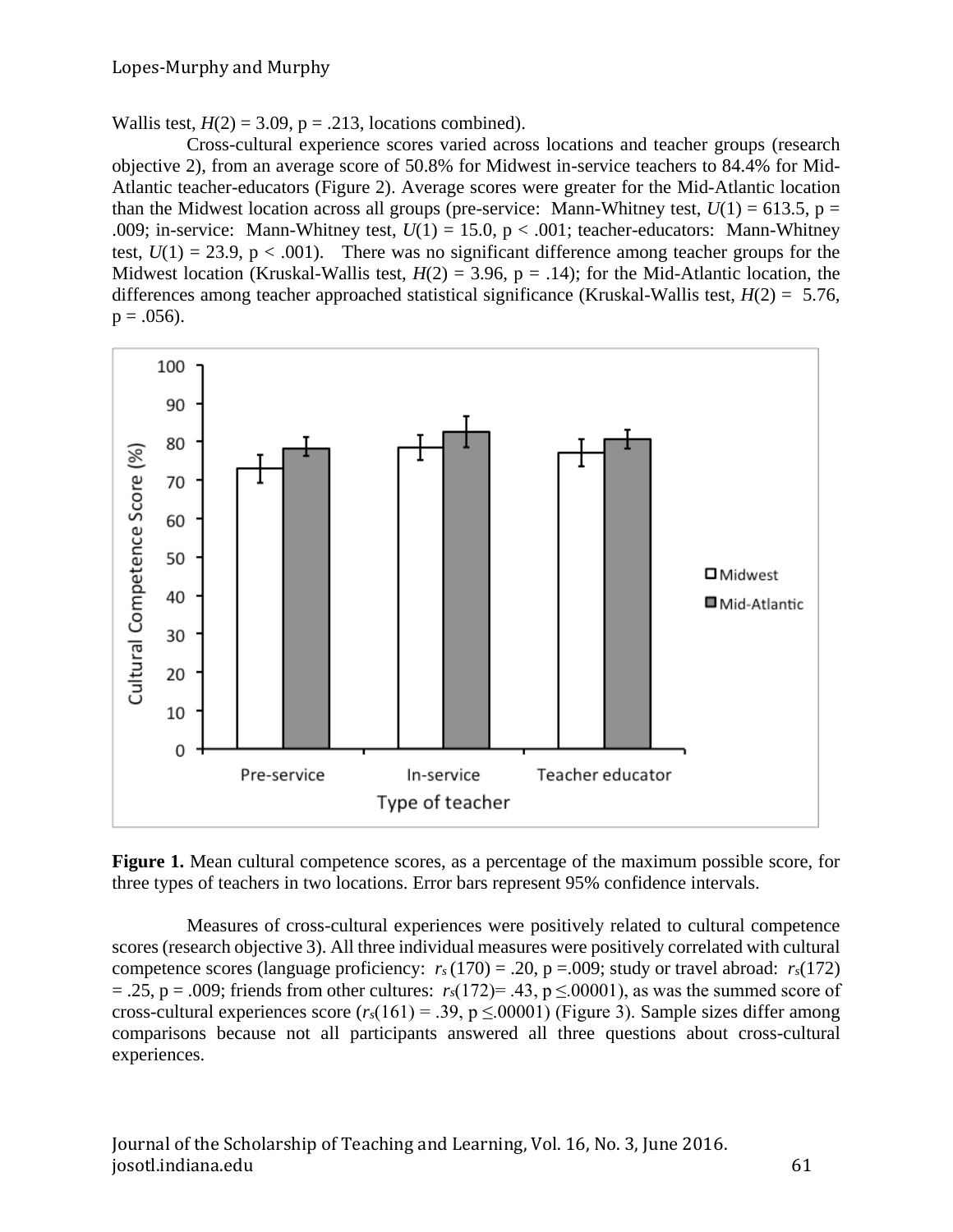

**Figure 2.** Average cultural experience scores, as a percentage of the maximum possible score, for three types of teachers in two locations. Error bars represent 95% confidence intervals.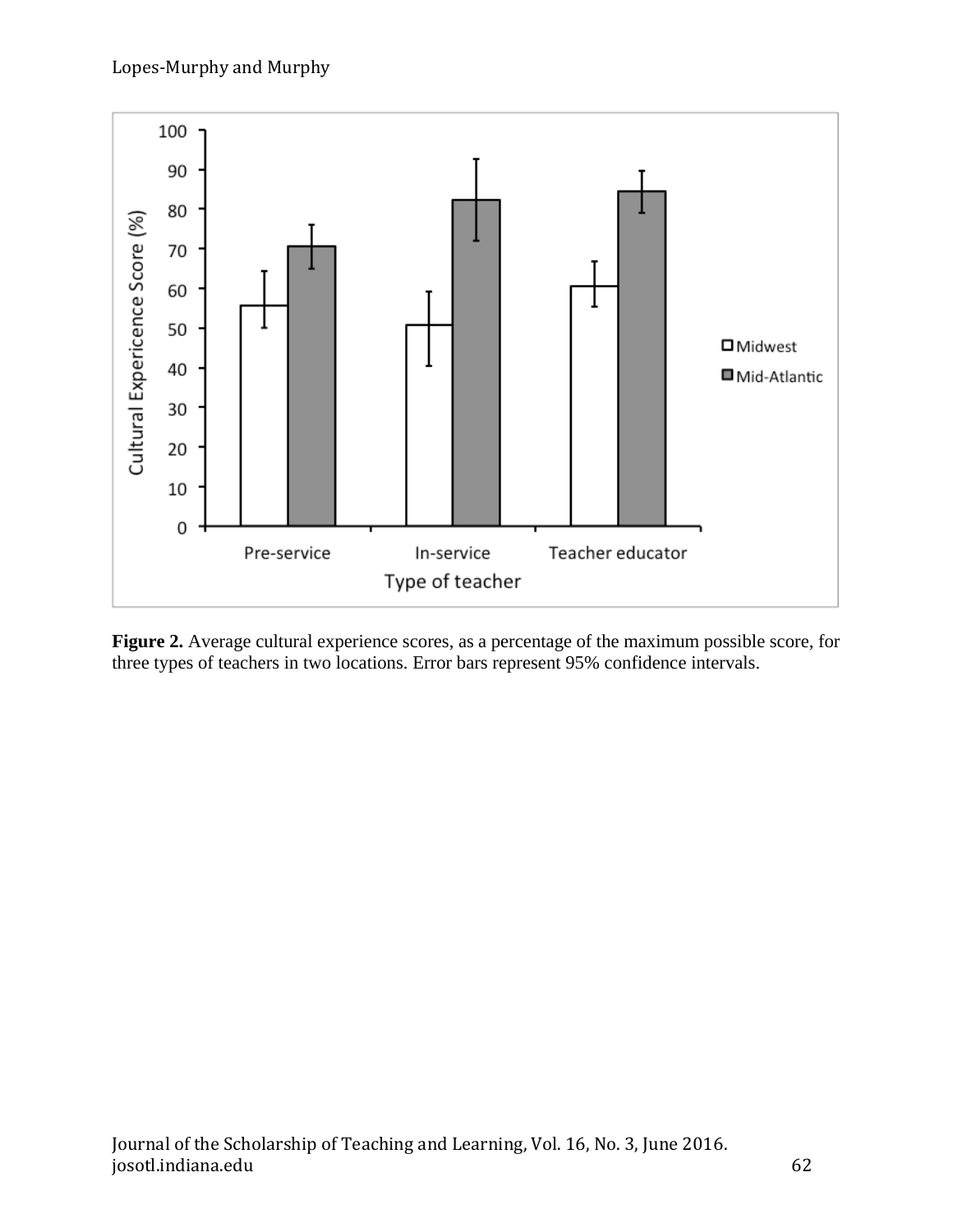

**Figure 3.** Cultural competence scores as a function of cross-cultural experience scores. Line represents a linear regression.

The ANCOVA to determine the independent effects of teacher group, location, and cross-cultural experiences on cultural competence (research objective 4), revealed that both teacher group ( $F(2, 156) = 3.13$  p = .047) and cross-cultural experience ( $F(1, 156) = 18.90$ , p < .001) were positively related to the cultural competence score, but location was not  $(F(1, 156) =$ .75 p = .38). Post-hoc comparisons among the three teacher groups revealed that cultural competence scores for in-service teachers were statistically significantly greater than those for preservice teachers (Bonferroni correction:  $p = .017$ ) (Figure 4). All other pair-wise comparisons were not statistically significant.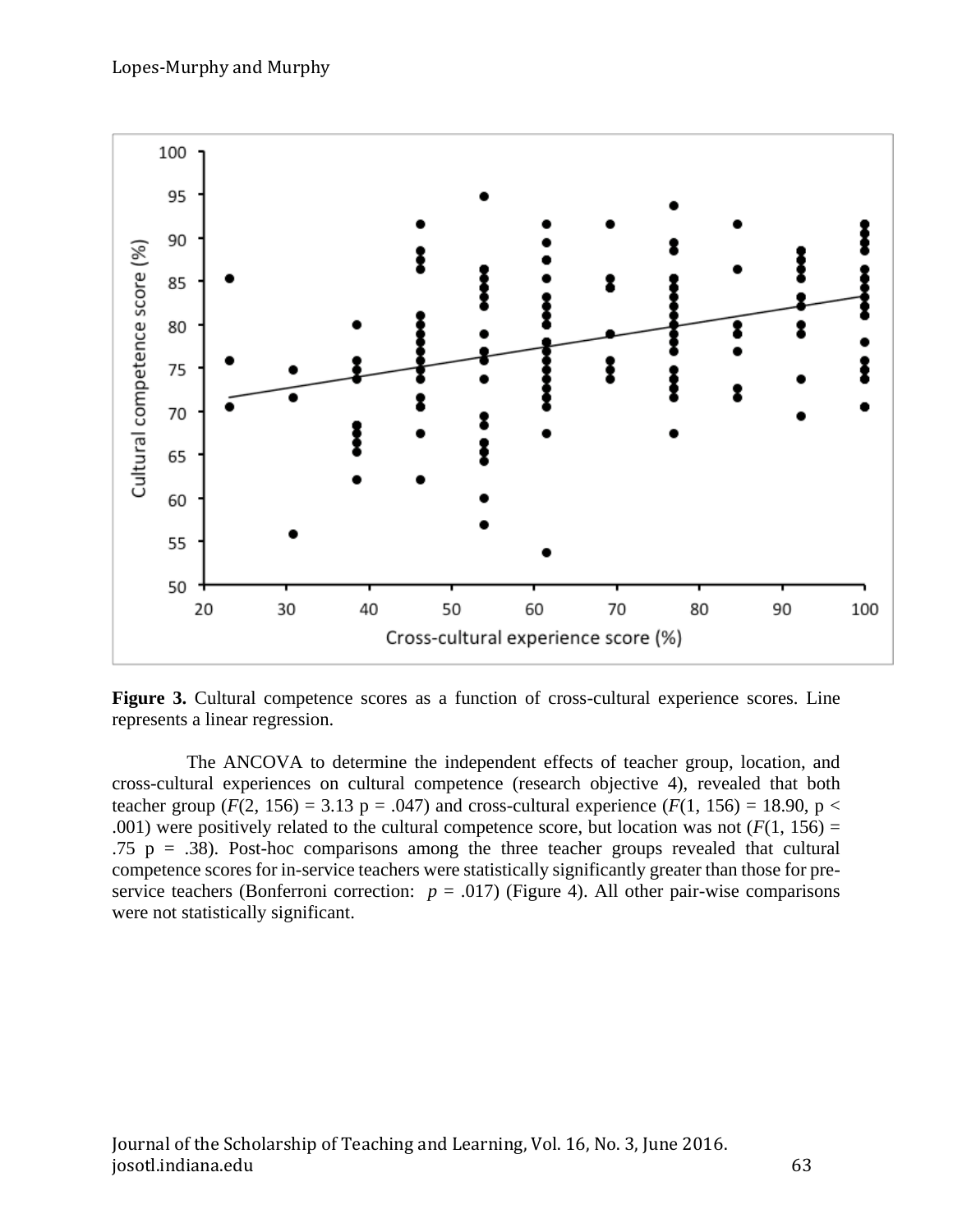

**Figure 4.** Mean cultural competence scores, as a percentage of the maximum possible score, for three types of teachers in two locations. Bars represent averages after adjusting for the covariate (cultural experience score), and error bars represent 95% confidence intervals.

# **Discussion**

Our surveys revealed a positive relationship between perceptions of cultural competence and the extent of cross-cultural experiences. These results are consistent with other studies that document positive relationships between cultural competence and study or travel abroad and language proficiency (see Methods for references). Cultural competence scores were greater for the Mid-Atlantic than the Midwest location for each of the three teacher groups. These differences appeared to be largely due to higher cross-cultural experience scores in the Mid-Atlantic location than the Midwest location. When location and cross-cultural experience scores were both included in the statistical model along with teacher group, the cross-cultural experiences score, but not location, was statistically significantly related to the cultural competence score. These results suggest that cross-cultural experiences affect cultural competence directly, whereas the effect of location is indirect and mediated through the extent of cross-cultural experiences.

One possible explanation for the differences we observed between locations in the extent of cross-cultural experiences could be that the two locations differ in the extent to which frequent interactions with individuals from diverse cultures occur. This hypothesis is supported by an examination of the diversity within each state in which the locations reside. Racial and ethnic diversity (% non-white, including Hispanic or Latino = 42.4%) and internationalization (% foreign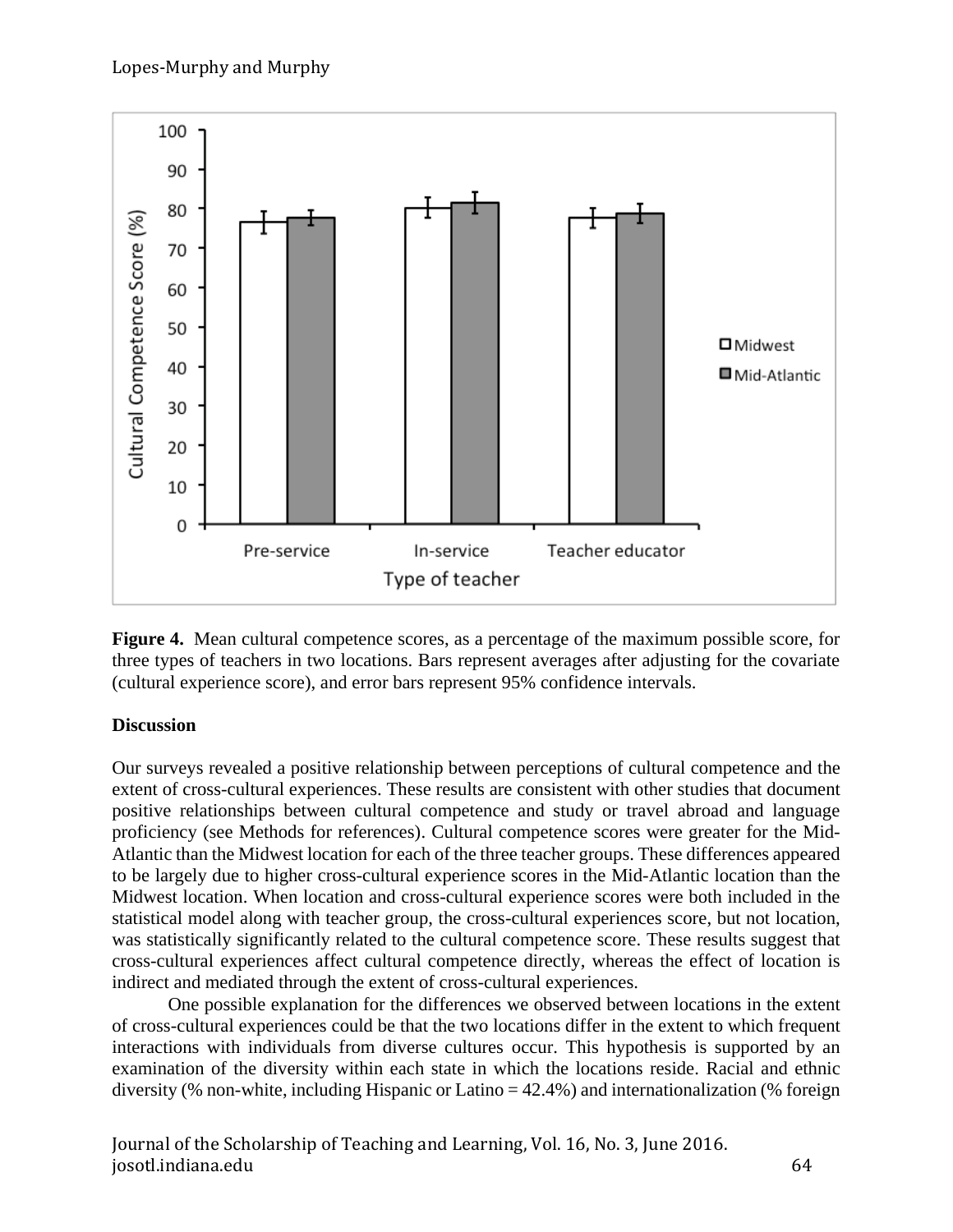born = 21.2%) are greater in the state of the Mid-Atlantic location than the state of the Midwest location (% non-white = 19.3%; % foreign born = 4.7%) ("Census Bureau State and County Quick" Facts," 2015). Alternatively, the observed differences in cross-cultural experiences could be due to differences in the social importance placed on these experiences.

Future research could investigate these and other potential factors; knowledge of the cause of the differences in cross-cultural experience scores between the two locations could help guide public schools and teacher-training programs in the selection of effective methods for enhancing the cultural competence of future teachers. The existence of differences between locations in crosscultural experiences raises the possibility that teacher-training programs in some locations of the U.S. may need to provide more extensive training in cultural competence than other locations to offset baseline differences among locations in the extent of cross-cultural experiences that enhance cultural competence. This consideration is likely to be especially important in areas that historically have been less diverse but are currently experiencing rapid increases in diversity.

The greater perception of cultural competence by in-service teachers than by pre-service teachers that we observed is likely due to the greater opportunities that in-service teachers have to engage in activities that promote cultural competence. For example, in-service teachers are likely to have had more opportunities to accrue interactions with individuals from diverse cultures (i.e., with their students and their parents) that have in-service teachers. Examination of these opportunities would help inform teacher-training programs as to the types of experiences that would enhance the cultural competence of pre-service teachers, as well as of college students in general.

The major limitation to our study was the relatively low response rates to the surveys in some groups. The lower response rates by pre-service teachers (22–33%) and teacher-educators (44 –61%) open the possibility that our samples of these groups were less representative than our samples of in-service teachers, whose response rate was 100%.

### **Conclusion**

Our results support the importance of cross-cultural experiences in shaping cultural competence and implicate differences among locations in the extent of these experiences as possible causes for differences among locations in levels of cultural competence. All of the points we have raised with respect to teacher-training programs are equally relevant to other groups of post-secondary students. As institutions of higher education seek to increase the cultural competence of their students, an understanding of the cross-cultural experiences that students have had, as well as those to which they will be exposed to during their college education, will be critical to maximizing gains in cultural competence.

### **References**

Aceves, T. C., & Orosco, M. J. (2014). Culturally responsive teaching. *University of Florida, Collaboration for Effective Educator, Development, Accountability, and Reform Center.* Retrieved from<http://ceedar.education.ufl.edu/tools/innovation-configurations/>

Ang, S., Van Dyne, L., Koh, C., Ng, K. Y., Templer, K. J., Tay, C., & Chandrasekar, N. A. (2007). Cultural intelligence: Its measurement and effects on cultural judgment and decision making, cultural adaptation and task performance. *Management and Organization Review, 3*(3), 335-371.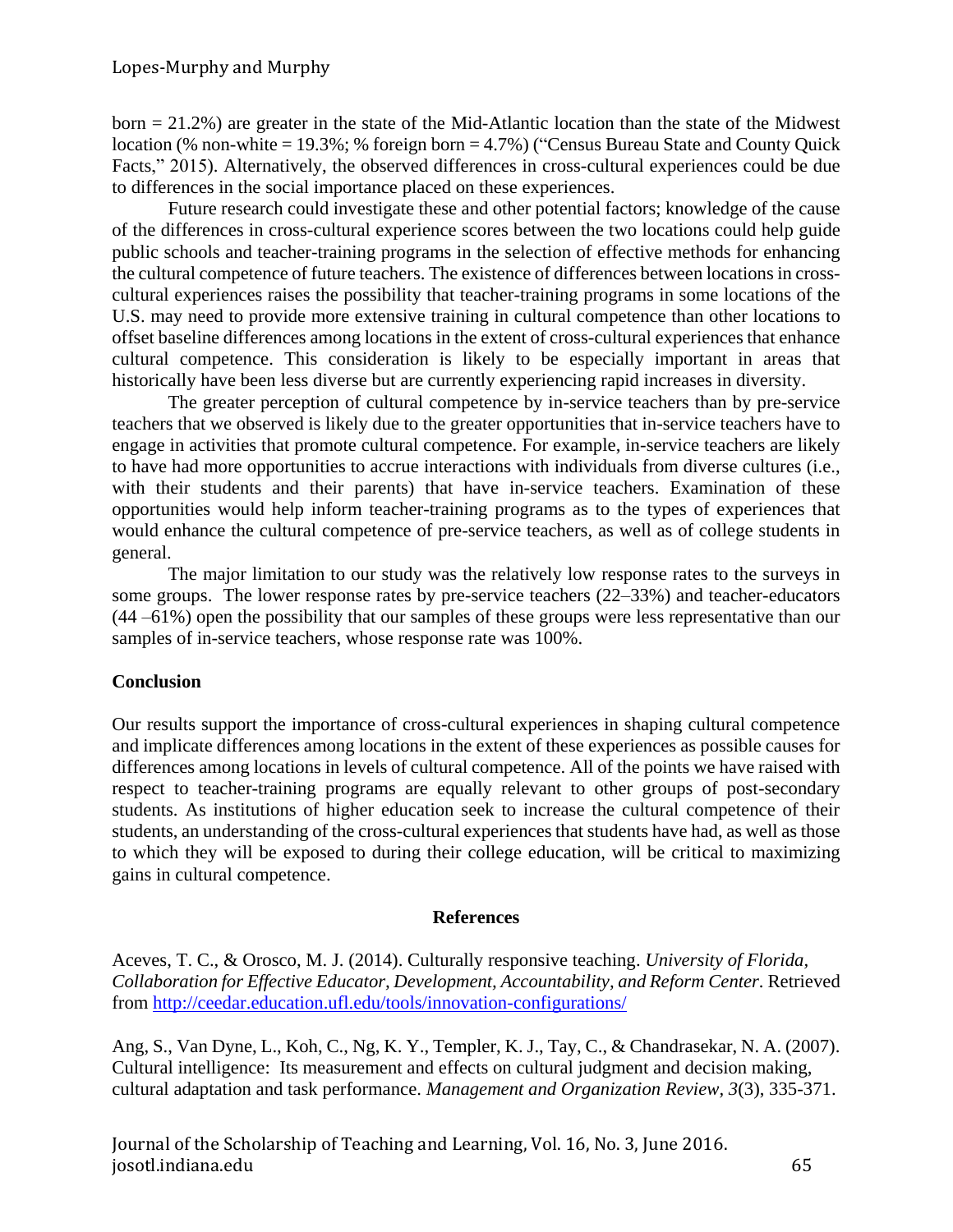doi:10.1111/j.1740-8784.2007.00082.x

Aronson, B., & Laughter, J. (2015). The theory and practice of culturally relevant education: A synthesis of research across content areas. *Review of Educational Research*, 1-44. DOI: 10.3102/0034654315582066

Au, K. H., & Kawakami, A. J. (1994). Cultural congruence in instruc- tion. In E. R. Hollins, J. E. King, & W. C. Hayman (Eds.), Teaching diverse populations: Formulating a knowledge base (pp. 5–23). Albany: State University of New York Press.

Brown, M. (2007). Educating all students: Creating culturally responsive teachers, classrooms, and schools. *Intervention in School and Clinic, 43*(1), 57-62.

Cazden, C. B. (2001). *Classroom discourse: The language of teaching and learning* (2<sup>nd</sup> ed.). Portsmouth, NH: Heinemann.

Crawford-Mathis, K. (2010). *Cultural intelligence and international service learning.* Paper presented at the annual meeting of the Academy of Management, Montreal, Canada.

Crowne, K. A. (2008). What leads to cultural intelligence? *Business Horizons, 51,* 391-399. doi:10.1016/j.bushor.2008.03.010

Darling-Hammond, L., & Bransford, J. (2005). *Preparing teachers for a changing world: What teachers should learn and be able to do.* New Jersey: John Wiley & Sons.

Erwin, T. D., & Coleman, P. K. (1998) The influence of intercultural experiences and second language proficiency on college students' cross-cultural adaptability. *International Education*, *28(1)*, 5-25.

Fawcett, R. F. & Salter, K. C. (1984). A Monte Carlo study of the F test and three tests based on ranks of treatment effects in randomized block designs. *Communications in Statistics: Simulation and Computation*, *13*(2), 213-225.

Gay, G. (2002). Preparing for culturally responsive teaching. *Journal of Teacher Education, 53*(2), 106-116.

Gullekson, N. L., & Tucker, M. L. (2013). An examination of the relationship between emotional intelligence and intercultural growth for students studying abroad. *Journal of the Academy of Business Education, 13*, 162-178.

Hammer, M.R. (2012). The Intercultural Development Inventory (IDI): A New Frontier in Assessment and Development of Intercultural Competence. In M. Vande Berg, M., Paige, R. M., & Lou, K. (Eds.) (Ch. 5, 115-136). *Student learning abroad: What our students are learning, what they're not, and what we can do about it*. Sterling, VA: Stylus.

Keengwe, J. (2010). Fostering cross cultural competence in preservice teachers through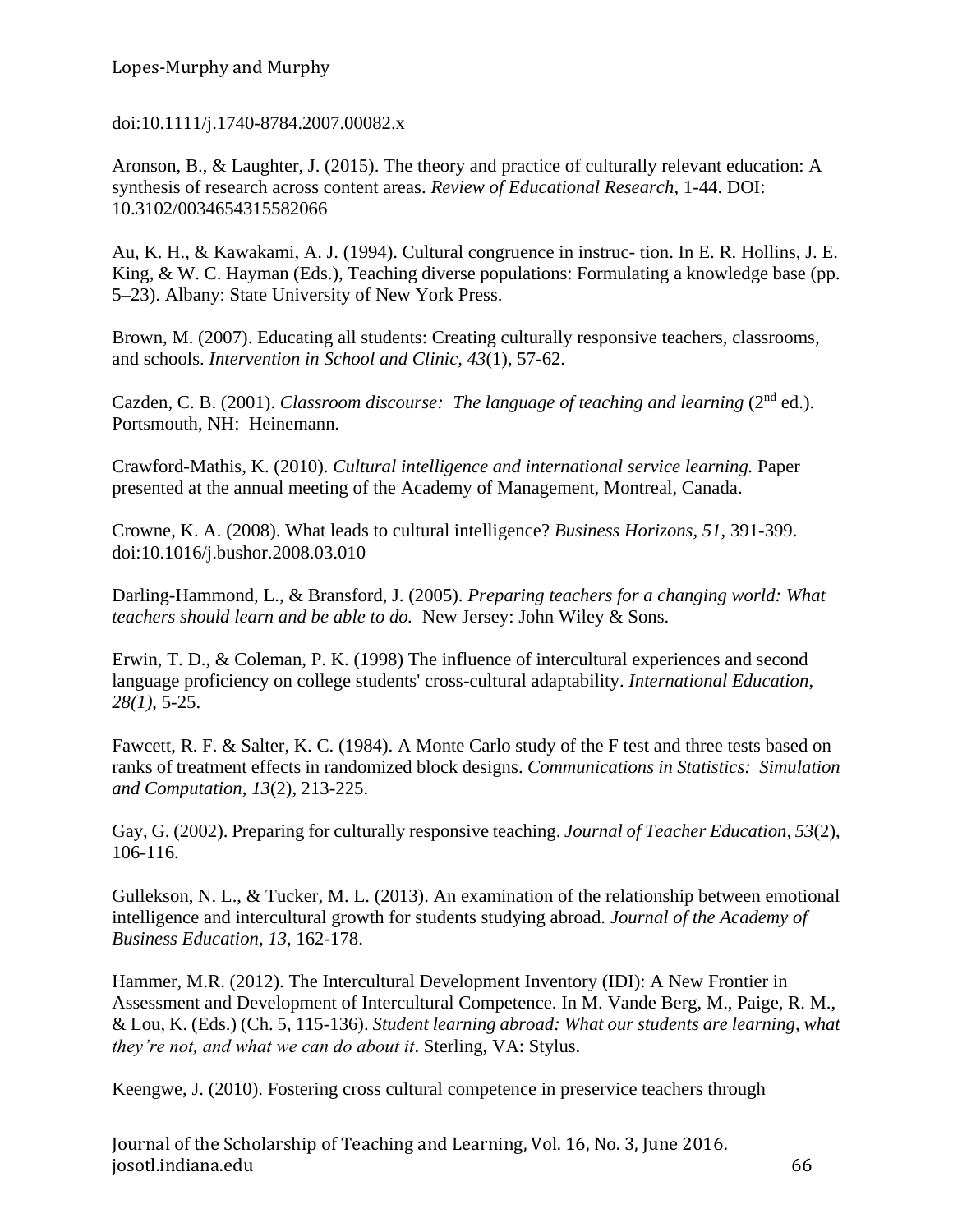multicultural education experiences. *Early Childhood Education Journal, 38*(3), 197-204.

Krajewski, S. (2011). Developing intercultural competence in multilingual and multicultural student groups. *Journal of Research in International Education, 10*(2), 137-153.

Kumashiro, K. K. (2015). Against common sense: Teaching and learning toward social justice (3<sup>rd</sup>) ed.). New York: Routledge.

Lopes-Murphy, S. A. (2013). Evaluating the impact of two globalization projects on college students' cultural competence and cultural intelligence. *Journal of Effective Teaching, 13*(1), 5- 18.

Lopes-Murphy, S. A. (2014). Experiences in postsecondary education that may lead to cultural intelligence: Exploring and proposing practices. *International Journal of Teaching and Learning in Higher Education, 26*(2), 287-296.

MacNab, M. R., Bennett, M. J., & Wiseman, R. (2003). Measuring intercultural sensitivity: The intercultural development inventory. *International Journal of Intercultural Relations, 27*, 421-443.

McCrea, E. A., & Yin, J. Z. (2012). Developing cultural intelligence: An undergraduate course assessment framework. *Organization Management Journal, 9*(2), 104-111. doi:10.1080/15416518.2012.687992

Molina, S. C. (2013). Romanticizing culture: The role of teachers' cultural intelligence in working with diversity. *The CATESOL Journal, 24*(1), 220-244.

Pedersen, P. (2010). Assessing intercultural effectiveness outcomes in a year-long study abroad program. *International Journal of Intercultural Relations, 34*(1), 70-80.

Rice, W. R. (1989). Analyzing tables of statistical tests. *Evolution 43*(1), 223–225.

Salisbury, M. H., An, B. P., & Pascarella, E. T. (2013). The effect of study abroad on intercultural competence among undergraduate college students. *Journal of Student Affairs Research and Practice, 50*(1), 1–20. doi:10.1515/jsarp-2013-0001

Skepple, R. G. (2014). Preparing culturally responsive pre-service teachers for culturally diverse classrooms. *Kentucky Journal of Excellence in College Teaching and Learning, 12*, 57-69.

Stebleton, M. J., Soria, K. M. & Cherney, B. (2013). The high impact of education abroad: College students' engagement in international experiences and the development of intercultural competencies, *Frontiers: Interdisciplinary Journal of Study Abroad, 22*, 1-24.

Taylor, E., Gillborn, D., & Ladson-Billings, G. (2015). *Foundations of critical race theory in education.* New York: Routledge.

United States Census Bureau. (n.d.). *State and County Quick Facts.* Retrieved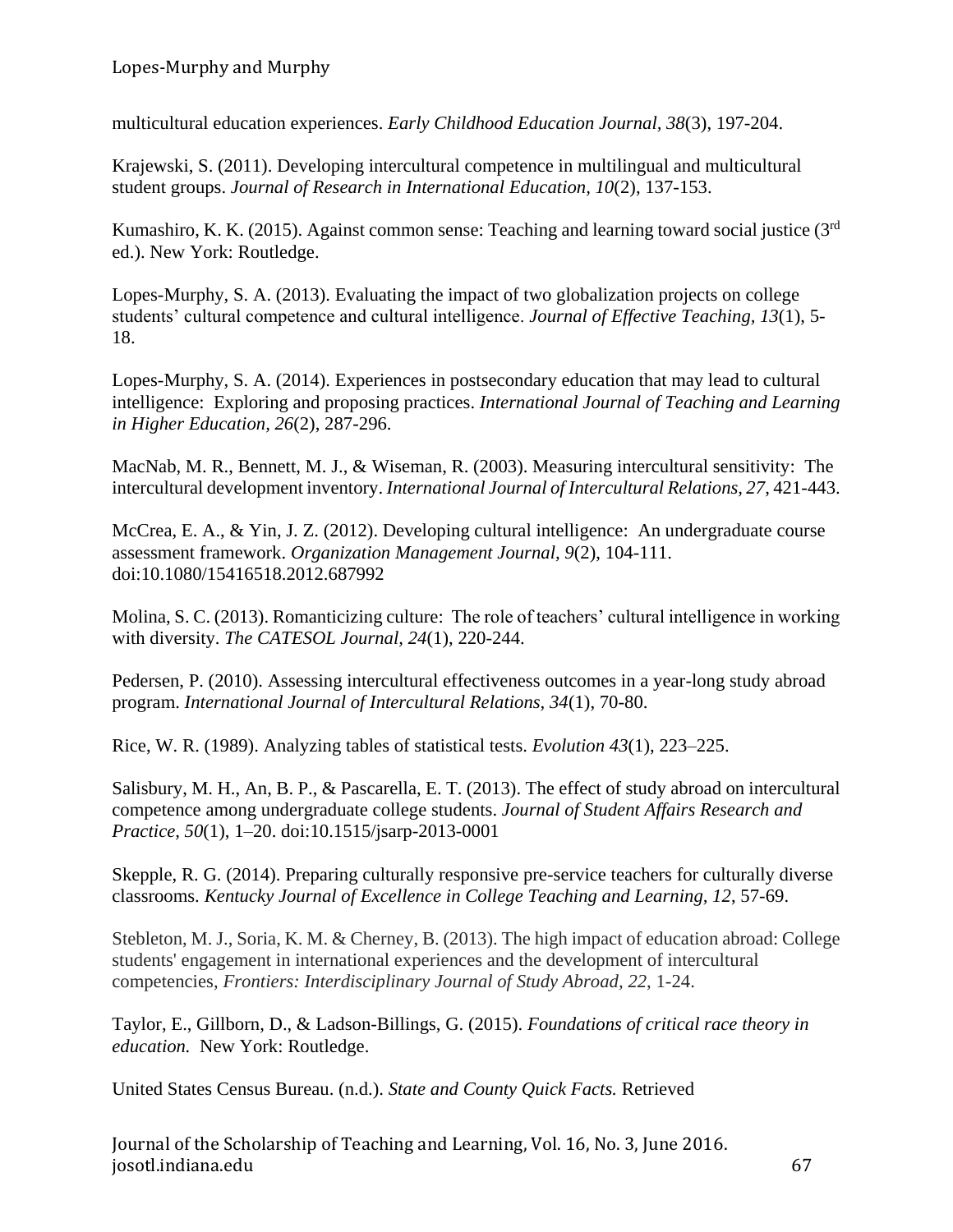<http://quickfacts.census.gov/qfd/index.html>

Van Dyne, L., Ang, S., & Livermore, D. (2009). Cultural intelligence: A pathway for leading in a rapidly globalizing world. In K. M. Hannum, B. McFeeters, & L. Booysen (Eds.), *Leadership across differences: Cases and perspectives.* San Francisco, CA: Pfeiffer. Retrieved from [http://linnvandyne.com/papers/Van%20Dyne\\_Ang\\_Livermore%20CCL%20in%20press.pdf](http://linnvandyne.com/papers/Van%20Dyne_Ang_Livermore%20CCL%20in%20press.pdf)

Van Dyne, L., Ang, S., Ng, K. Y., Rockstuhl, T., Tan, M. L., & Koh, C. (2012). Sub-dimensions of the four factor model of cultural intelligence: Expanding the conceptualization and measurement of cultural intelligence. *Social and Personality Psychology Compass 6*(4), 295-313.

Villegas, A. M, & Lucas, T. (2002). Preparing culturally responsive teachers: Rethinking the curriculum. *Journal of Teacher Education, 53*(1), 20-32.

Wlodkowski, R. J., & Ginsberg, M. B. (1995). A framework for culturally responsive teaching. Educational Leadership, 53(1) 17–21.

### **Appendices**

*Appendix A.* Survey instrument distributed to pre-service teachers and teacher educators in the Midwest location. The first four questions addressed cross-cultural experiences.

Please circle the your answer.

- 1. Do you speak a foreign language? Yes No
- 2. If you speak a foreign language, specify how well you speak it; otherwise, click "Non-Applicable"

I just know a few words and phrases I can understand and make myself understood. I am proficient. Not applicable

- 3. Total amount of time you have visited, lived, and/or studied in another country Never been abroad Less than 1 year 1-3 years More than 3 years
- 4. I have friends from different cultures.

Strongly agree Agree Neither agree of disagree Disagree Strongly disagree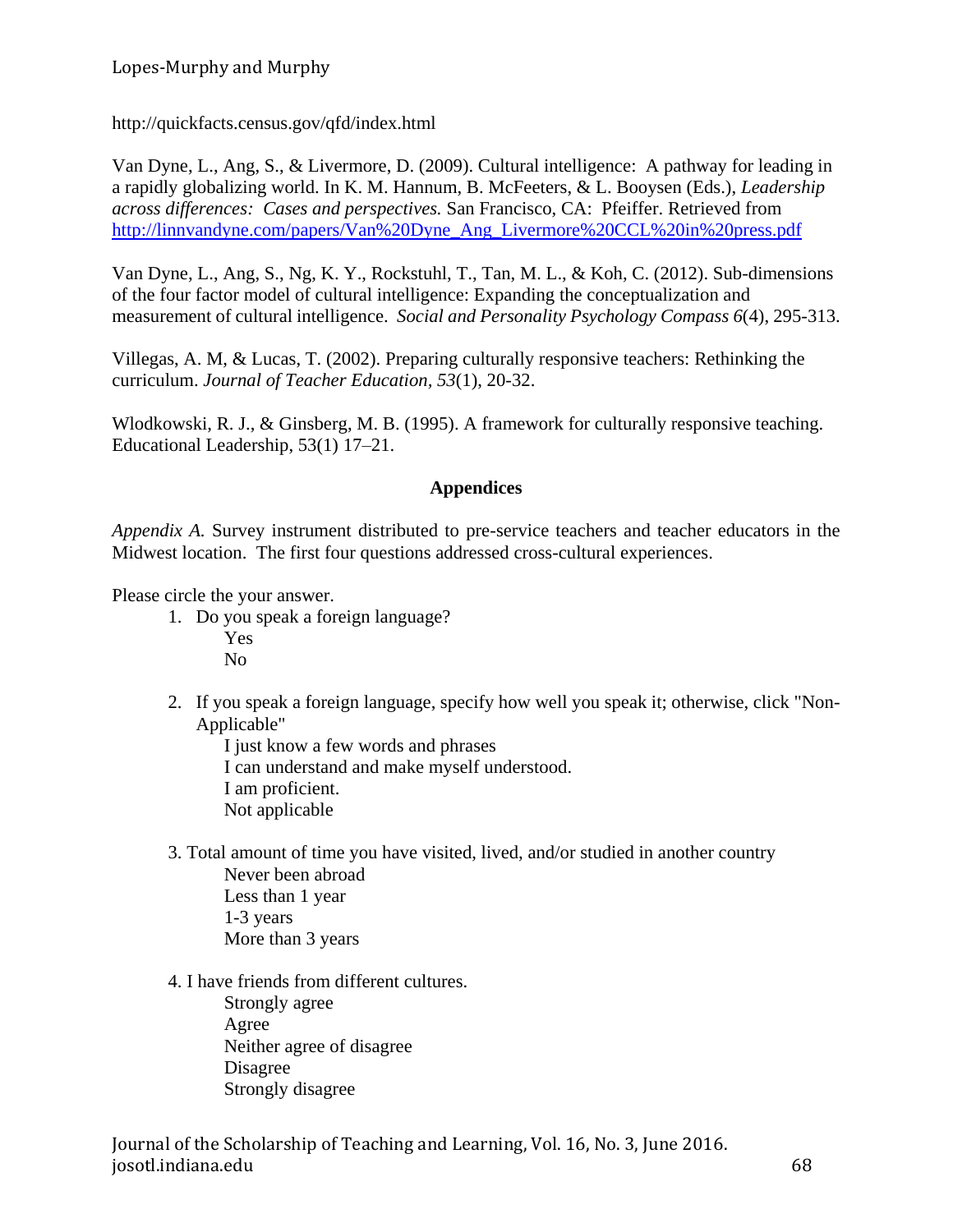*Appendix A, continued.*

|                                                                  | Fully<br>agree | Agree | Agree to<br>some | Disagree | Fully<br>disagree |
|------------------------------------------------------------------|----------------|-------|------------------|----------|-------------------|
|                                                                  |                |       | extent           |          |                   |
| 5. People in other cultures do things the same way we do.*       |                |       |                  |          |                   |
| 6. I have an interest in learning about different cultures.      |                |       |                  |          |                   |
| 7. Marriage practices are different in different cultures.*      |                |       |                  |          |                   |
| 8. When I meet people different from me, I compare how my        |                |       |                  |          |                   |
| cultural identity is similar to theirs.                          |                |       |                  |          |                   |
| 9. The way we do things in my culture is better than the way     |                |       |                  |          |                   |
| people do things in other cultures.                              |                |       |                  |          |                   |
| 10. What people in other cultures believe is as valuable as      |                |       |                  |          |                   |
| what people in my culture believe.                               |                |       |                  |          |                   |
| 11. The world would be better if most cultures did things the    |                |       |                  |          |                   |
| same way.                                                        |                |       |                  |          |                   |
| 12. I am very likely to go to an event on campus that features   |                |       |                  |          |                   |
| the music, dance, and art of another culture.                    |                |       |                  |          |                   |
| 13. Classroom activities that involve interaction with people    |                |       |                  |          |                   |
| from other cultures help a person develop cultural               |                |       |                  |          |                   |
| competence.                                                      |                |       |                  |          |                   |
| 14. I tend to observe people different from me and reflect on    |                |       |                  |          |                   |
| how they make me feel.                                           |                |       |                  |          |                   |
| 15. I think of myself as a culturally competent person.          |                |       |                  |          |                   |
| 16. Being around people from other cultures makes me             |                |       |                  |          |                   |
| uncomfortable.                                                   |                |       |                  |          |                   |
| 17. I like to tell people from other cultures about my own       |                |       |                  |          |                   |
| culture.                                                         |                |       |                  |          |                   |
| 18. When I talk to a person who does speak my language well,     |                |       |                  |          |                   |
| I change how I speak so they can better understand me.           |                |       |                  |          |                   |
| 19. People in my culture have better values than people in       |                |       |                  |          |                   |
| other cultures.                                                  |                |       |                  |          |                   |
| 20. I enjoy talking with people from different cultures.         |                |       |                  |          |                   |
| 21. It is fair to allow students from different cultures to      |                |       |                  |          |                   |
| complete assignments in different ways.                          |                |       |                  |          |                   |
| 22. If I'm around people of other cultures, I try to behave like |                |       |                  |          |                   |
| they do.                                                         |                |       |                  |          |                   |
| 23. I find it difficult to discuss subjects with people who have |                |       |                  |          |                   |
| an opinion different than I do.                                  |                |       |                  |          |                   |
| 24. I like to try foods from other cultures.                     |                |       |                  |          |                   |
| 25. We learn a lot from interacting with people who are          |                |       |                  |          |                   |
| different from us.                                               |                |       |                  |          |                   |

\*Question omitted in construction of cultural competence score.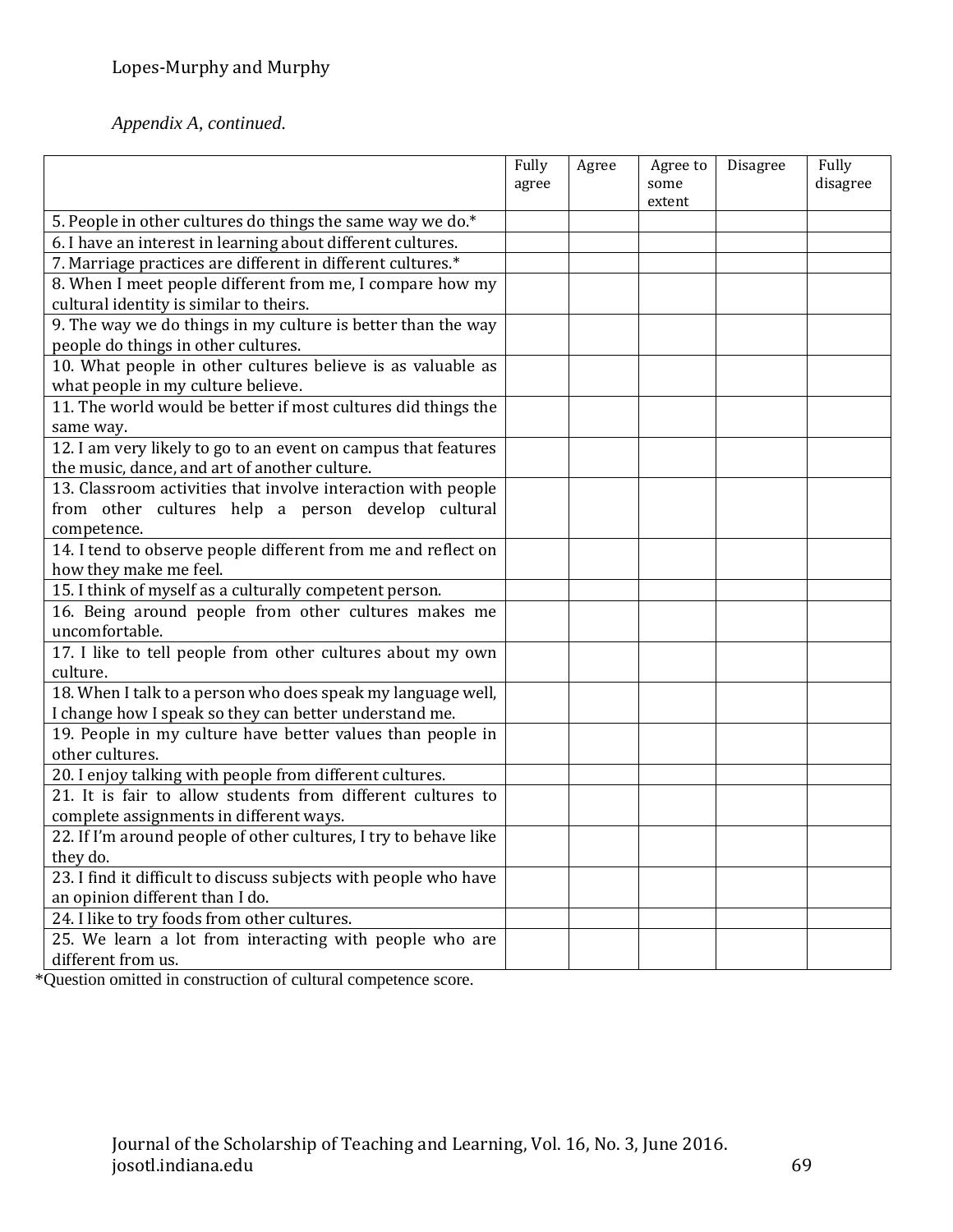*Appendix B.* Survey Instrument distributed to all others. The first three questions of this survey addressed cross-cultural experiences.

|                                                                               | Fully<br>agree | Agree | Agree to<br>some<br>extent | Disagree | Fully<br>disagree |
|-------------------------------------------------------------------------------|----------------|-------|----------------------------|----------|-------------------|
| 1. I speak a foreign language or a language other than English.               |                |       |                            |          |                   |
| 2. I have traveled, lived, or studied abroad.                                 |                |       |                            |          |                   |
| 3. I have friends from different cultures.                                    |                |       |                            |          |                   |
| 4. People in other cultures do things the same way we do.*                    |                |       |                            |          |                   |
| 5. I have an interest in learning about different cultures.                   |                |       |                            |          |                   |
| 6. Marriage practices are different in different cultures.*                   |                |       |                            |          |                   |
| 7. When I meet people different from me, I compare how my                     |                |       |                            |          |                   |
| cultural identity is similar to theirs.                                       |                |       |                            |          |                   |
| 8. The way we do things in my culture is better than the way                  |                |       |                            |          |                   |
| people do things in other cultures.                                           |                |       |                            |          |                   |
| 9. What people in other cultures believe is as valuable as what               |                |       |                            |          |                   |
| people in my culture believe.                                                 |                |       |                            |          |                   |
| 10. The world would be better if most cultures did things the                 |                |       |                            |          |                   |
| same way.                                                                     |                |       |                            |          |                   |
| 11. I am very likely to go to an event on campus that features                |                |       |                            |          |                   |
| the music, dance, and art of another culture.                                 |                |       |                            |          |                   |
| 12. Classroom activities that involve interaction with people                 |                |       |                            |          |                   |
| from other cultures help a person develop cultural                            |                |       |                            |          |                   |
| competence.                                                                   |                |       |                            |          |                   |
| 13. I tend to observe people different from me and reflect on                 |                |       |                            |          |                   |
| how they make me feel.                                                        |                |       |                            |          |                   |
| 14. I think of myself as a culturally competent person.                       |                |       |                            |          |                   |
| 15. Being around people from other cultures makes me                          |                |       |                            |          |                   |
| uncomfortable.                                                                |                |       |                            |          |                   |
| 16. I like to tell people from other cultures about my own                    |                |       |                            |          |                   |
| culture.                                                                      |                |       |                            |          |                   |
| 17. When I talk to a person who does speak my language well,                  |                |       |                            |          |                   |
| I change how I speak so they can better understand me.                        |                |       |                            |          |                   |
| 18. People in my culture have better values than people in                    |                |       |                            |          |                   |
| other cultures.                                                               |                |       |                            |          |                   |
| 19. I enjoy talking with people from different cultures.                      |                |       |                            |          |                   |
| 20. It is fair to allow students from different cultures to                   |                |       |                            |          |                   |
| complete assignments in different ways.                                       |                |       |                            |          |                   |
| 21. If I'm around people of other cultures, I try to behave like              |                |       |                            |          |                   |
| they do.<br>22. I find it difficult to discuss subjects with people who have  |                |       |                            |          |                   |
| an opinion different than I do.                                               |                |       |                            |          |                   |
|                                                                               |                |       |                            |          |                   |
| 23. I like to try foods from other cultures.                                  |                |       |                            |          |                   |
| 24. We learn a lot from interacting with people who are<br>different from us. |                |       |                            |          |                   |
|                                                                               |                |       |                            |          |                   |

\*Question omitted in construction of cultural competence score.

*Appendix C.* Survey Questions on Cross Cultural Experiences and their Scoring.